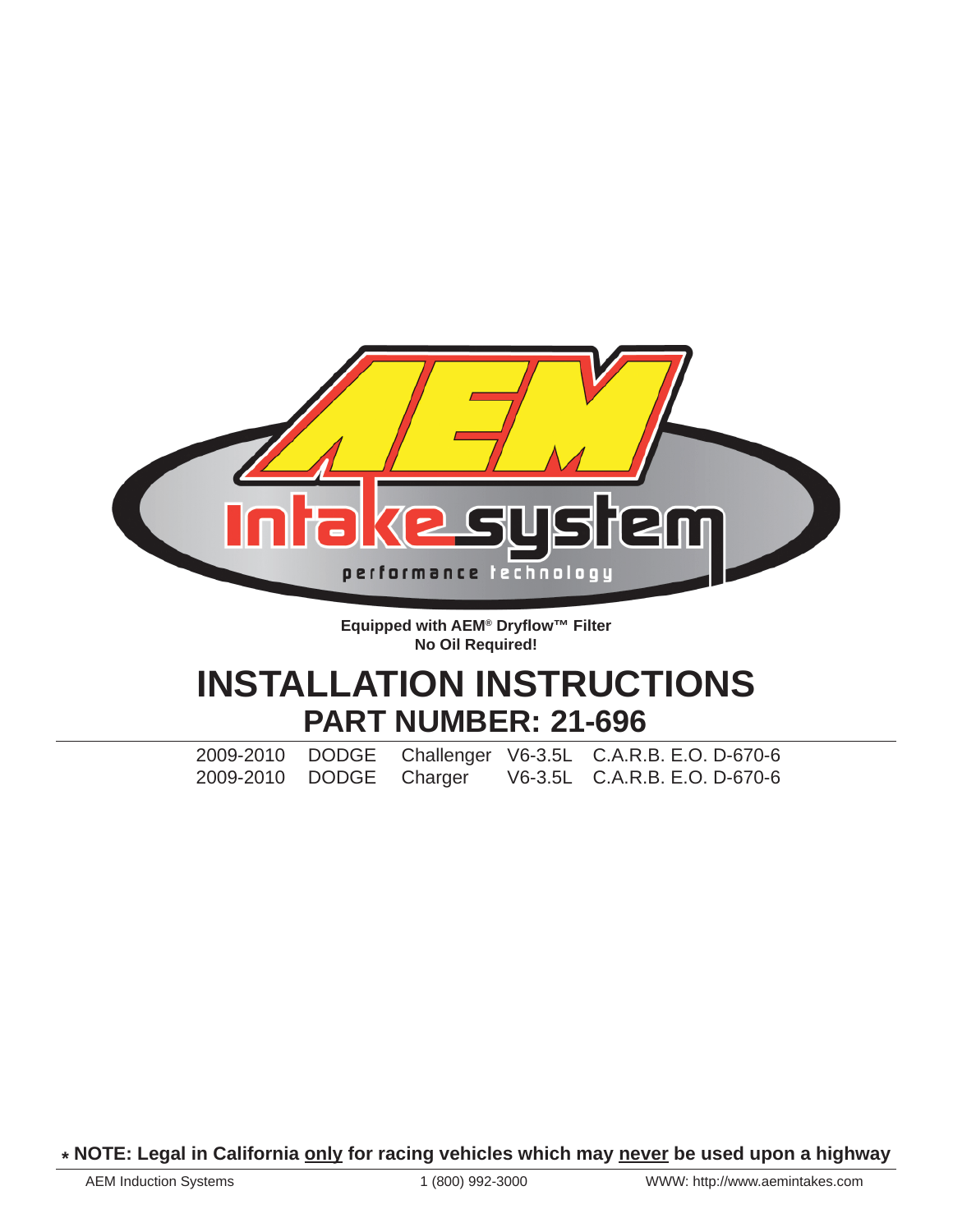## **PARTS LIST**

|              | <b>Description</b>                    | Qty.           | <b>Part Number</b> |
|--------------|---------------------------------------|----------------|--------------------|
| A            | Element Parts Kit 3.5" X 7" Dry Ele.  | 1              | 21-2147DK          |
| B            | 1/2" Bndhose Clamp, 3.15"-4.00"       | 4              | 9456               |
| C            | Lower Pipe                            | 1              | 2-1407             |
| D            | Grommet; 1" OD, 1/2"ID, 1/2" Thk.     | 1              | 08064              |
| E            | Hose, Hump 3.50/3.50x9.00" 90 Deg.    | 1              | 5-1037             |
| F            | <b>Upper Pipe</b>                     | 1              | 2-1419             |
| G            | Hose, Adapter 3.00/3.50x2.5           | 1              | 5-1046             |
| H.           | 1/2" Bnd. Hose Clamp, 2.56"-3.50"     | 1              | 9448               |
| $\mathbf{I}$ | Hose; 1/2"ID X 11"L                   | 1              | 5-5011             |
| J            | Hose Clamp #6 Mini                    | $\overline{2}$ | 08407              |
| K.           | Wire; 42", 20 Gage Black              | 1              | $8 - 30 - 2$       |
| L            | Wire; 42", 20 Gage White              | 1              | $8 - 30 - 3$       |
| M            | Convoluted Slit, 1/4" X 42"L Hi-Temp. | 1              | 3-2042             |
| N            | Connector; Perma-seal 22-18 Ga.       | 4              | 8-194              |
| O            | Nut, M8 Hex Serrated                  | $\mathfrak{D}$ | 444.460.08         |
| P            | Washer, 8mm Soft Mount                | $\mathfrak{D}$ | 559960             |
| Q            | Mount, Rubber 1" X 8mm                | 1              | 1228560            |
| R.           | Zip Tie, 6 Long                       | $\overline{2}$ | $1 - 113$          |

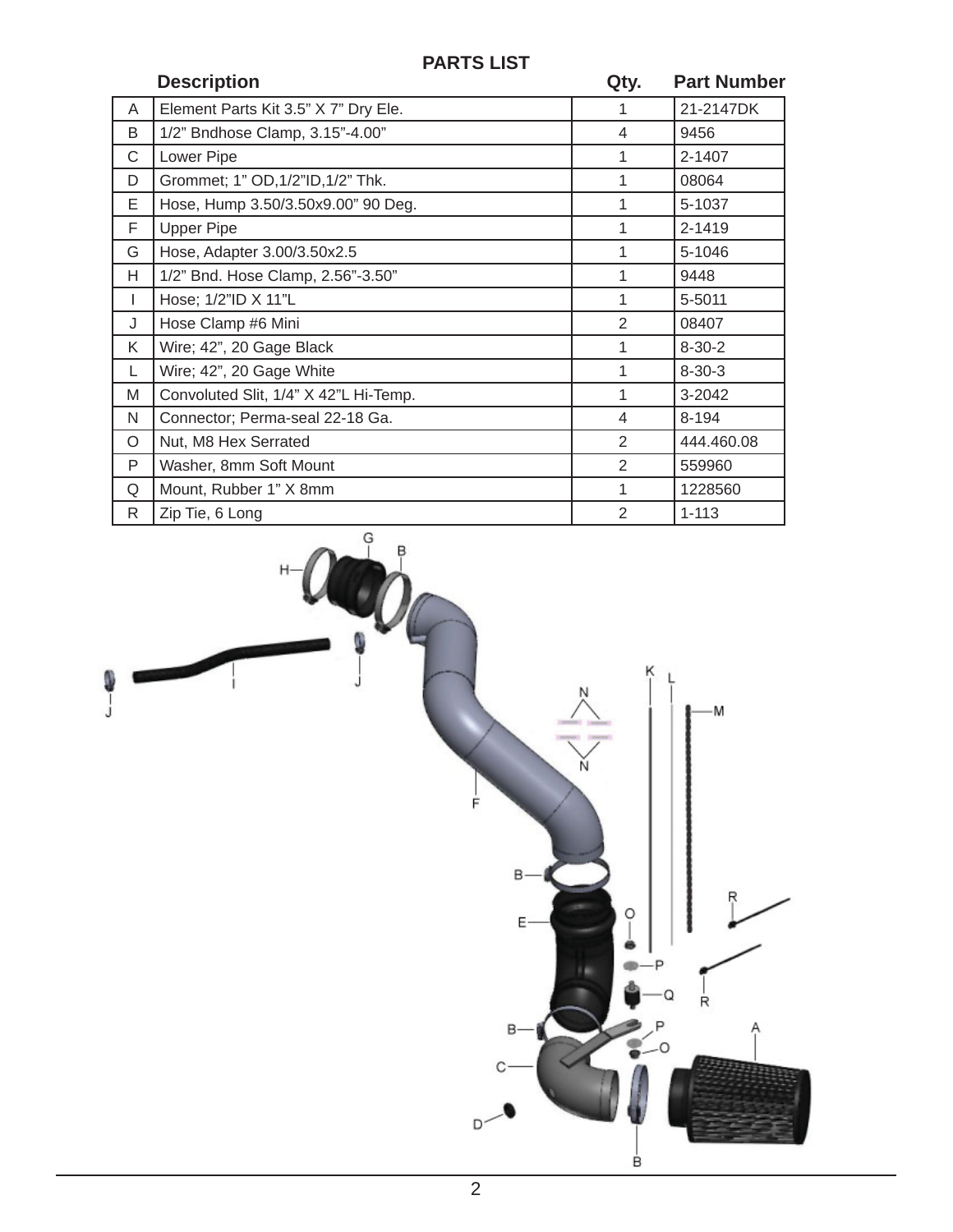**Read and understand these instructions BEFORE attempting to install this product. Failure to follow installation instructions and not using the provided hardware may damage the intake tube, throttle body and engine.**

**The AEM® intake system is a performance product that can be used safely during mild weather conditions. During harsh and inclement weather conditions, you must return your vehicle to stock OEM air box and intake tract configuration. Failure to follow these instructions will void your warranty.**

#### **1. Preparing Vehicle**

- a. Make sure vehicle is parked on level surface.
- b. Set parking brake.
- c. If engine has run in the past two hours, let it cool down.
- d. Disconnect negative battery terminal.
- e. Do not discard stock components after removal of the factory system.

## **2. Removal of stock system**



a. Remove the bolt securing the OEM air box and loosen the hose clamp at the throttle body.



c. Unplug the IAT sensor. To unplug the IAT sensor, slide the red tab back to unlock the latch on the plug, then press in on the latch and pull the plug off of the sensor.

**Grey tabbed connector:** Push the top of the gray tab in and simply pull off the connector.



b. Pull to remove the crank case breather hose from the nipple on the head cover.



d. Pull the rubber inlet hose off of the throttle body, then lift and remove the OEM air box assembly.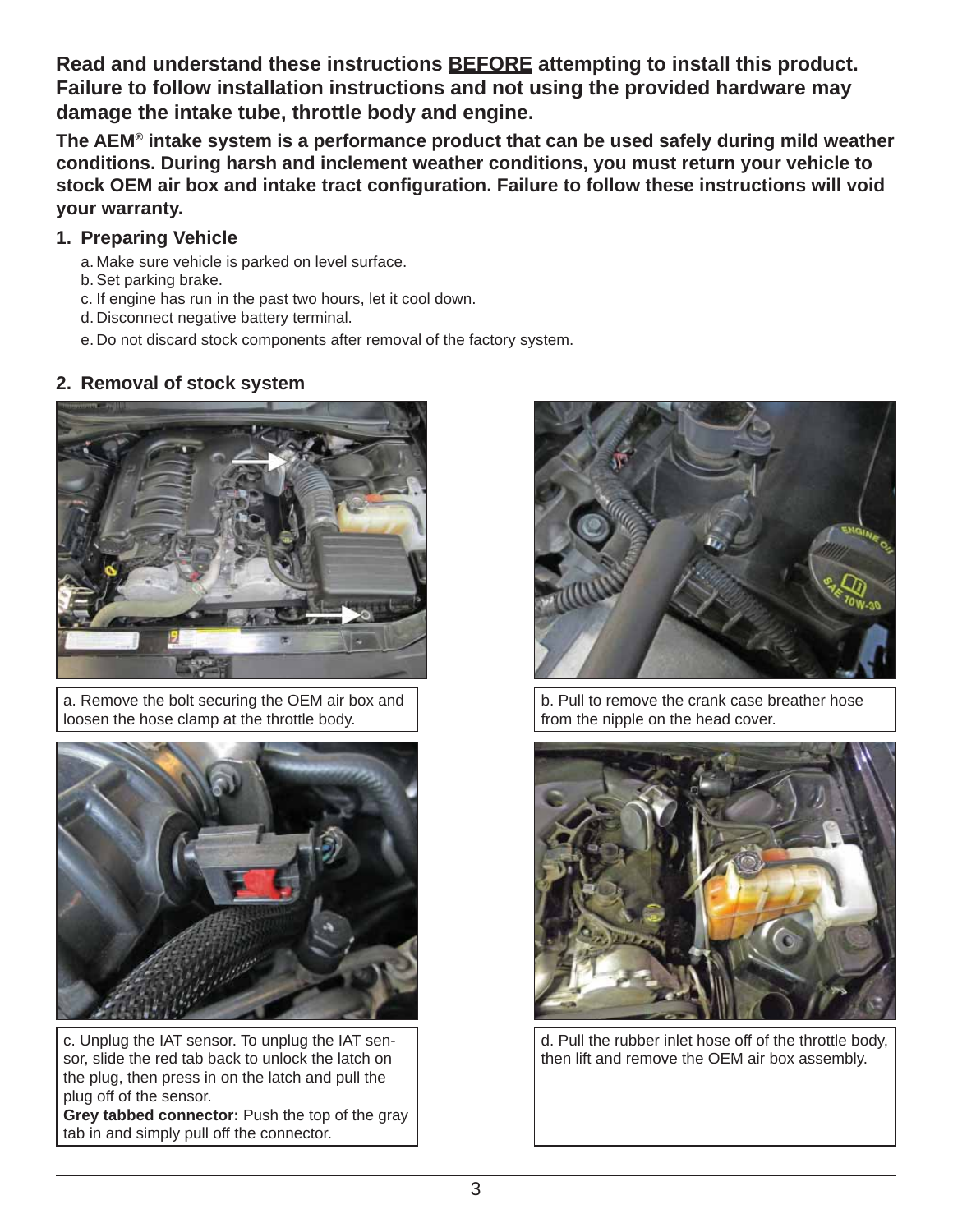

e. Carefully remove the IAT sensor from the OEM rubber inlet hose. Set the sensor aside for future use.



g. From underneath the vehicle, remove the following: 3 clips, 7 screws, and 2 bolts from the front belly pan. Remove the front belly pan.



f. Raise the front of the vehicle with a jack. Refer to your owner's manual for proper jack and jack stand placement to properly support vehicle. Support your vehicle using properly rated jack stands before wheel removal or while working under the vehicle. **NEVER WORK UNDER A VEHICLE WITHOUT USING JACK STANDS.**

In the wheel well area on each side, remove the 3 clips securing the belly pan.



h. Locate and remove the 10mm bolt securing the lower intake resonator to the vehicle. Remove the resonator.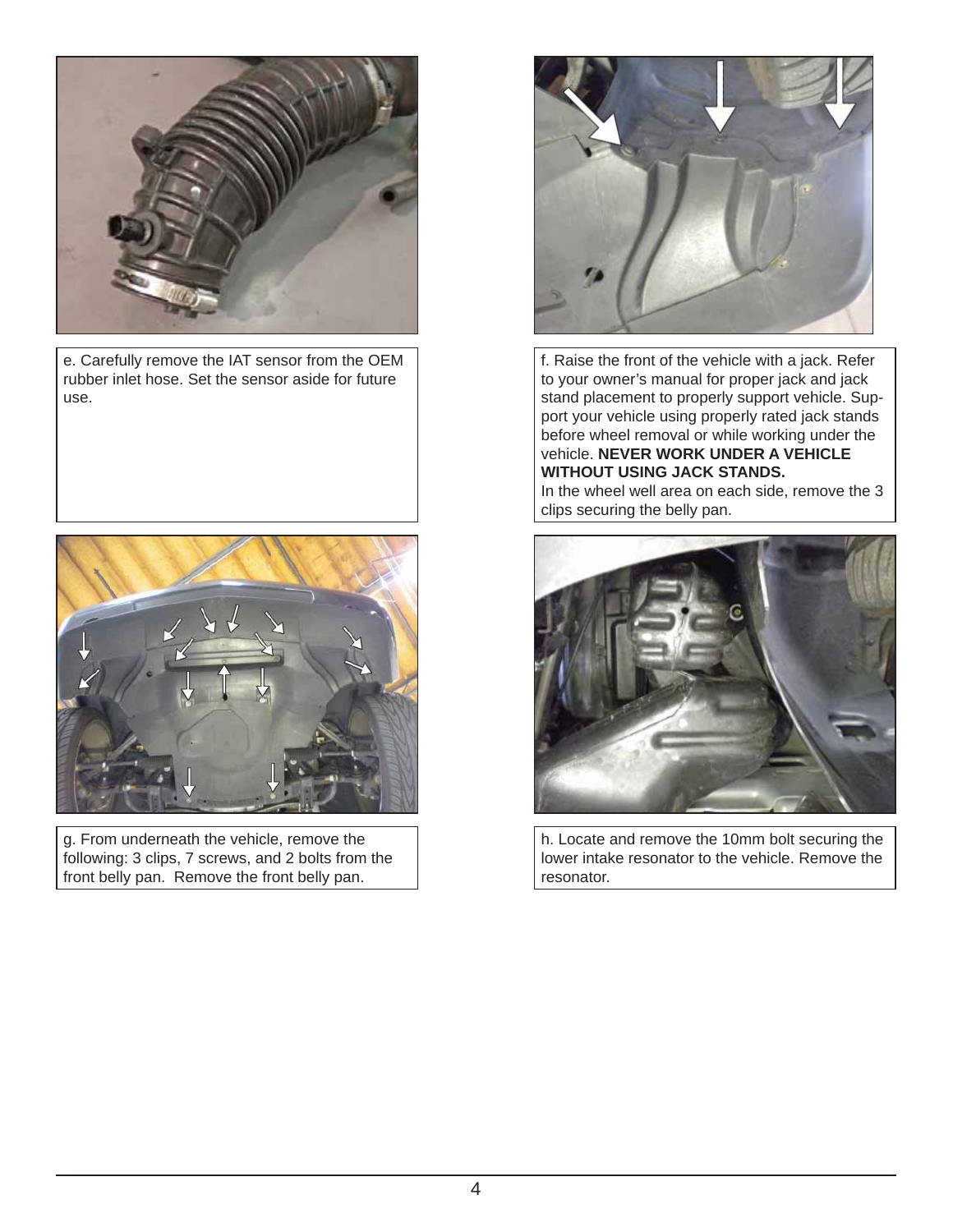## **3. Universal IAT Extension Harness Kit Installation**

a. Because the stock IAT connectors and wire colors may vary between vehicles of the same model year, the AEM® intake system includes a universal IAT extension harness kit.



b. Slit open the insulation cover at the end of the IAT connector cable to expose the 2 wires. Cut the wires 1-2 inches [5 cm] below the connector.



d. Crimp on two Perma-Seal connectors as shown.



c. Strip the ends of the wires at the connector.



e. Crimp a Perma-Seal connector onto one end of the provided 20ga. black extension wire. Crimp abother Perma-Seal connector onto one end of the provided 20ga. white extension wire as shown.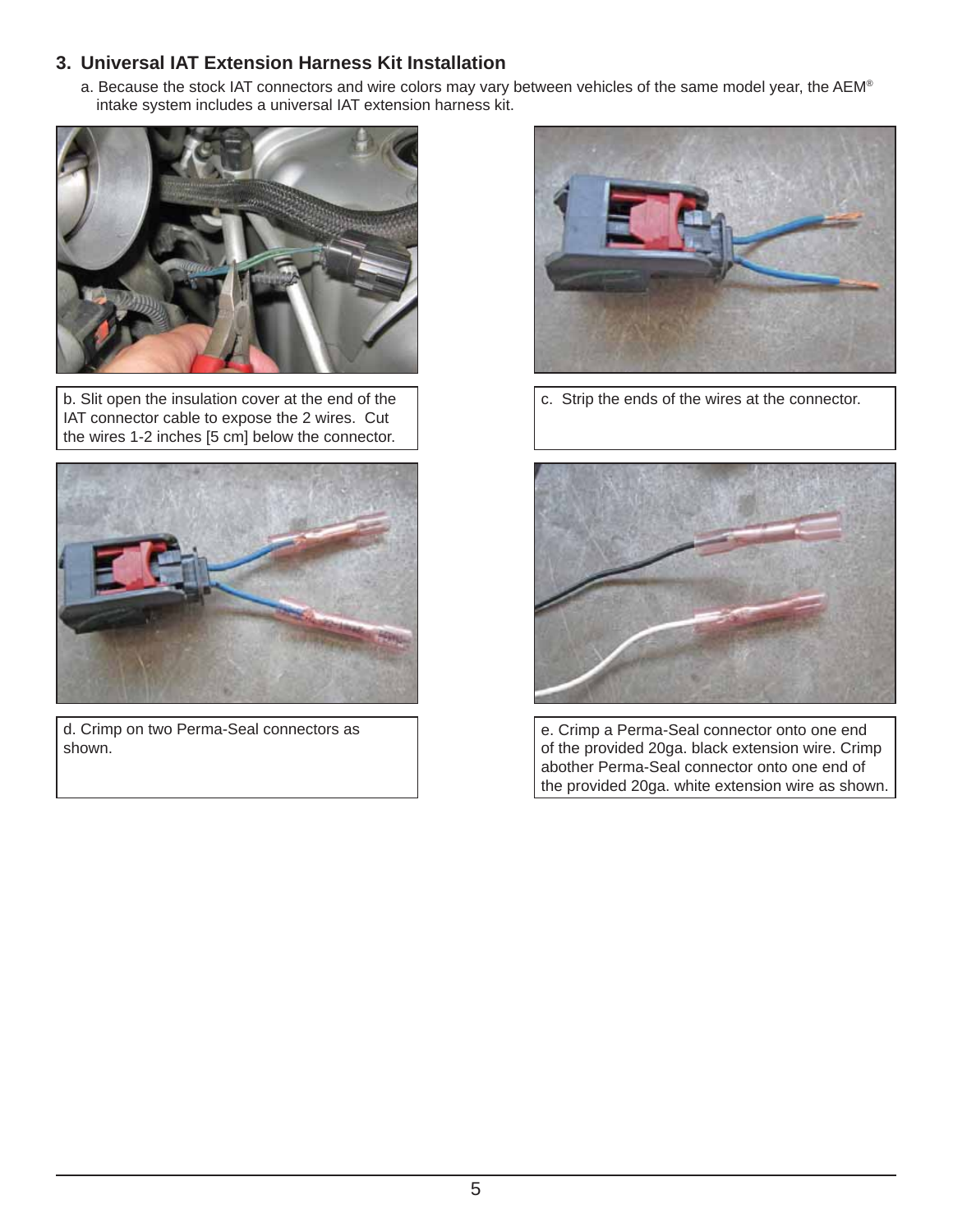

f. Strip the ends of the cut IAT wires near the throttle body.



h. Using a heat gun or other safe heat source, heat shrink each of the Perma-Seal connectors until clear sealant comes out of both ends of the connector.



g. Crimp the stripped stock wires into the new Perma-Seal connectors on the black and white wires. Since the color of the stock wires may vary with each vehicle, pay close attention and crimp the other ends of the new black and white wires to the correct color wires on the IAT connector.



i. Slip the protective convoluted split-loom wire cover over the newly extended IAT wire harness. Trim as needed.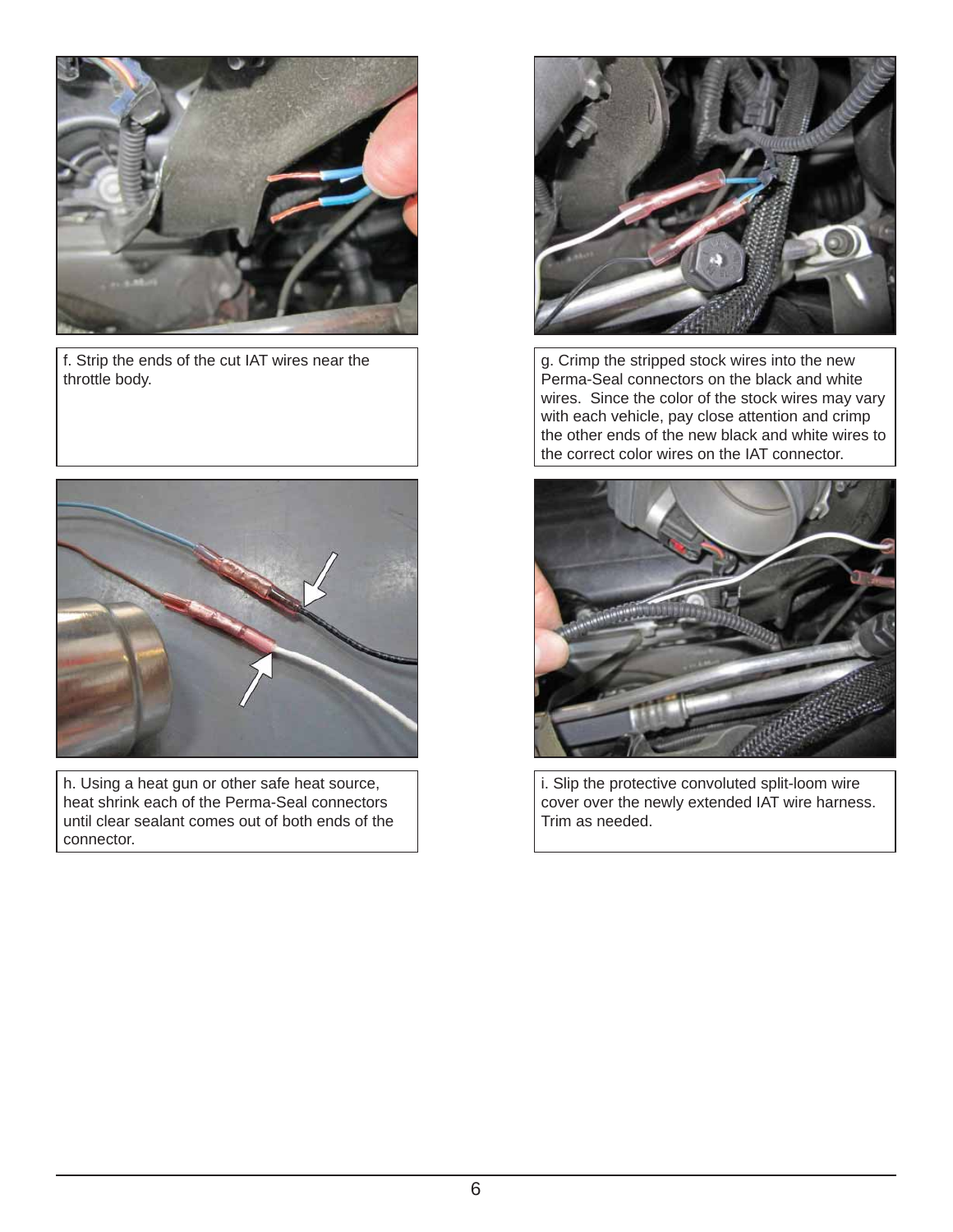## **4. Installation of AEM® intake system.**

a. When installing the intake system, do not completely tighten the hose clamps or mounting hardware until instructed to do so.



b. From underneath the vehicle, install the M8 rubber mount through the slotted hole in the sheet metal using one M8 washer and M8 nut. In order to leave some room for adjustment, do not fully tighten the M8 rubber mount.



d. From underneath the vehicle, hold the collapsed coupler firmly and insert it through the large hole in the sheet metal.



c. Hold the rubber coupler as shown, and squeeze the hump end of the coupler to collapse it into itself.



e. Make sure that the hump is all the way through the hole, then release the coupler and manipulate it until the sheet metal "snaps" into the grove in the coupler.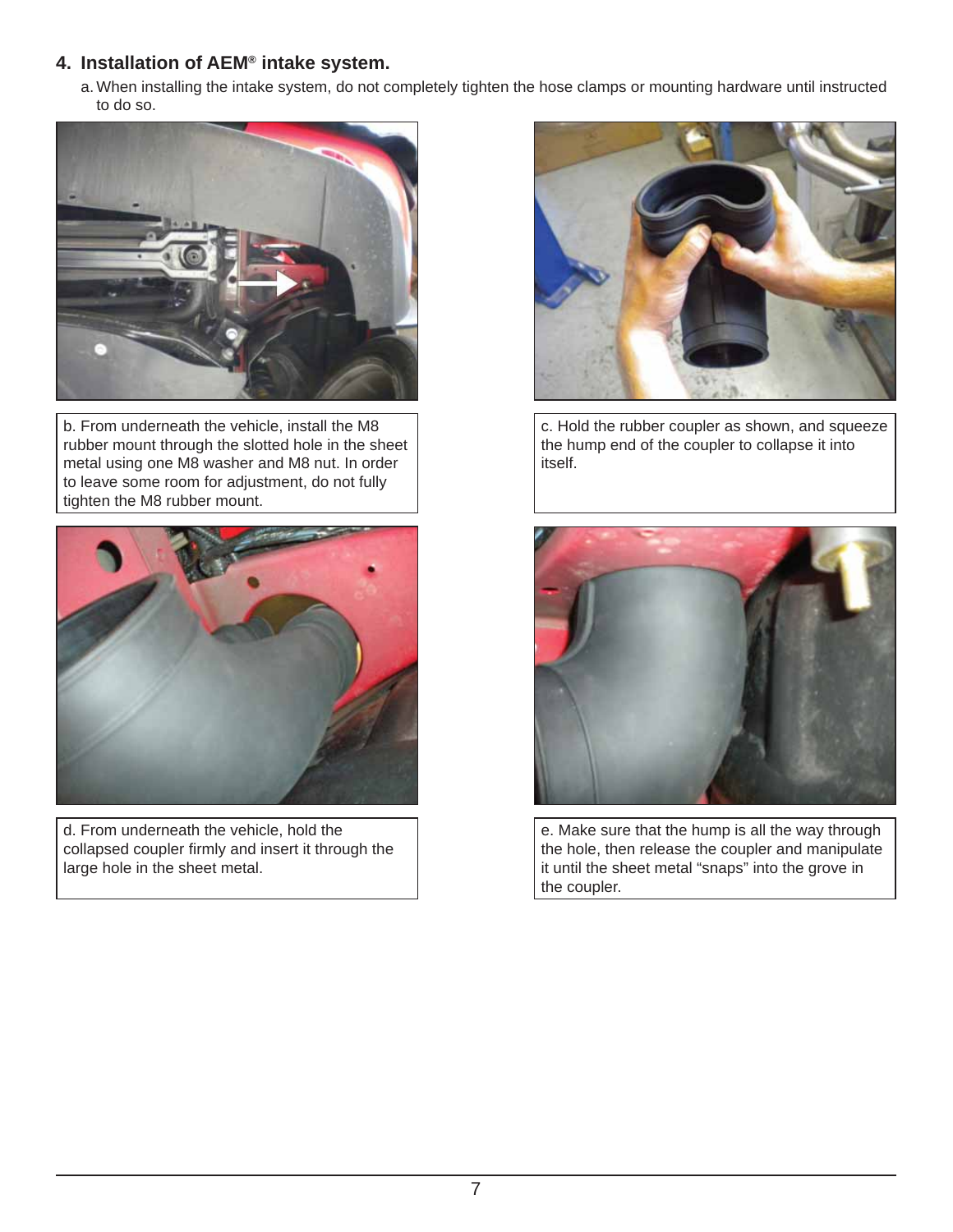



h. Carefully install the IAT sensor into the grommet.



j. Adjust the lower pipe assembly so that there is equal space between the filter, bumper support, fender liner, and marker lamp. When a good fit is achieved, tighten both nuts on the rubber mount and the #56 clamp.



f. Orient the coupler as shown. g. Install the grommet into the lower pipe. Attach the air filter with one #56 clamp as shown.



i. Install the lower pipe assembly as shown, using one M8 washer, one M8 nut, and one #56 clamp.



k. At the top end of the upper intake tube, install the reducer coupler, one #56 clamp and one smaller #48 hose clamp. Loosely tighten the hose clamps.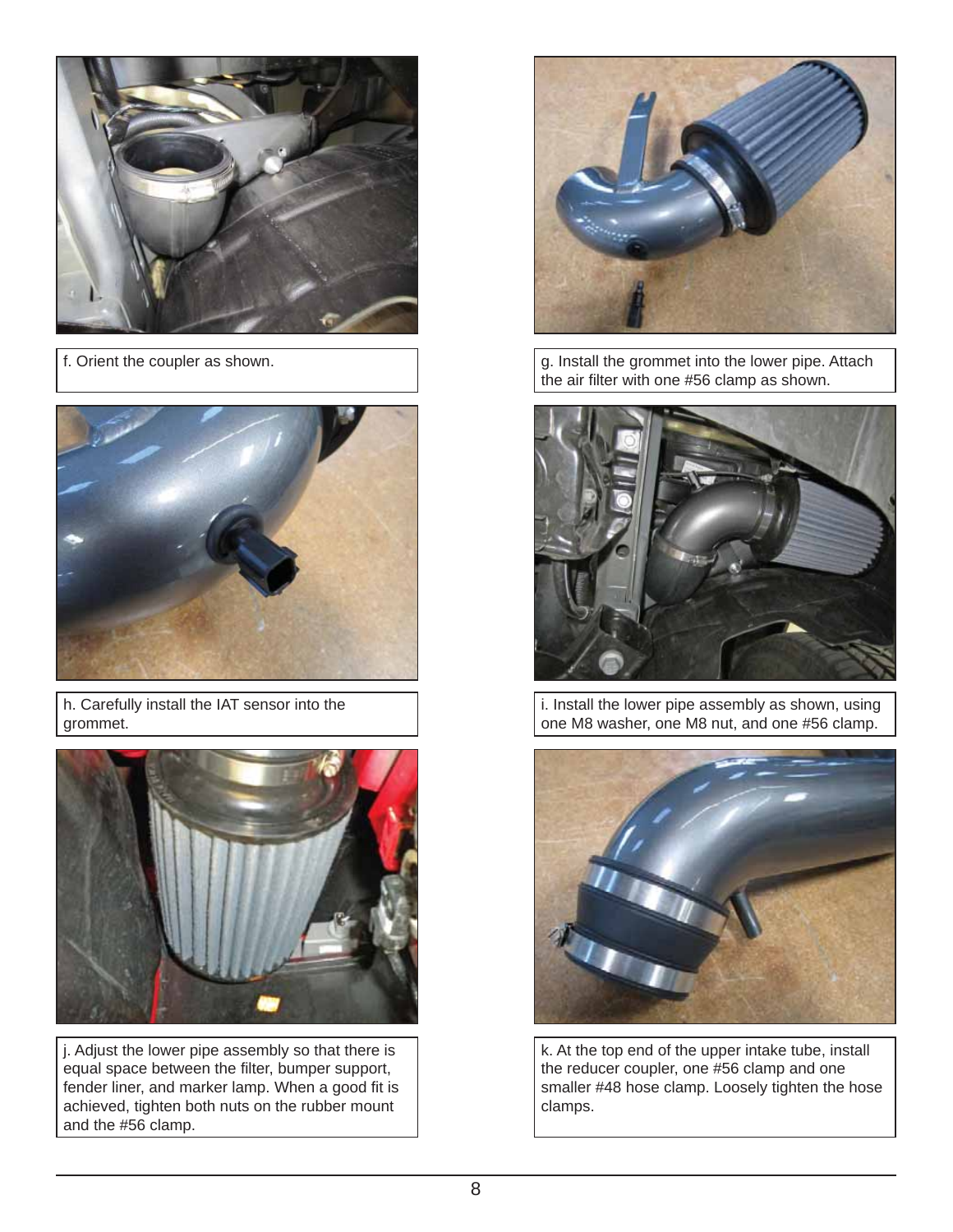

l. Install 1 #56 hose clamp onto the lower elbow hump hose coupler as shown.



n. From underneath the vehicle, plug the IAT connector onto the IAT sensor in the lower intake tube. Be sure to pull up the red lock tab to secure the connector (if applicable).



m. Route the new IAT extension harness underneath the existing OEM factory harness as shown. Use the 2 supplied zip ties to secure the extension harness and route the female connector down below to the lower intake tube.



o. The lower end of the upper intake pipe should be inserted into the lower rubber coupler to a depth of about ¾" to 1". Use glass cleaner as a lubricant if needed. To allow fitment of the reducer coupler over the throttle body, slide the lower end further into the elbow coupler, then adjust the top end of the intake tube to fit over the throttle body. When a proper fit is achieved, pull up on the lower end of the tube to adjust the fit, and then tighten the 3 hose clamps.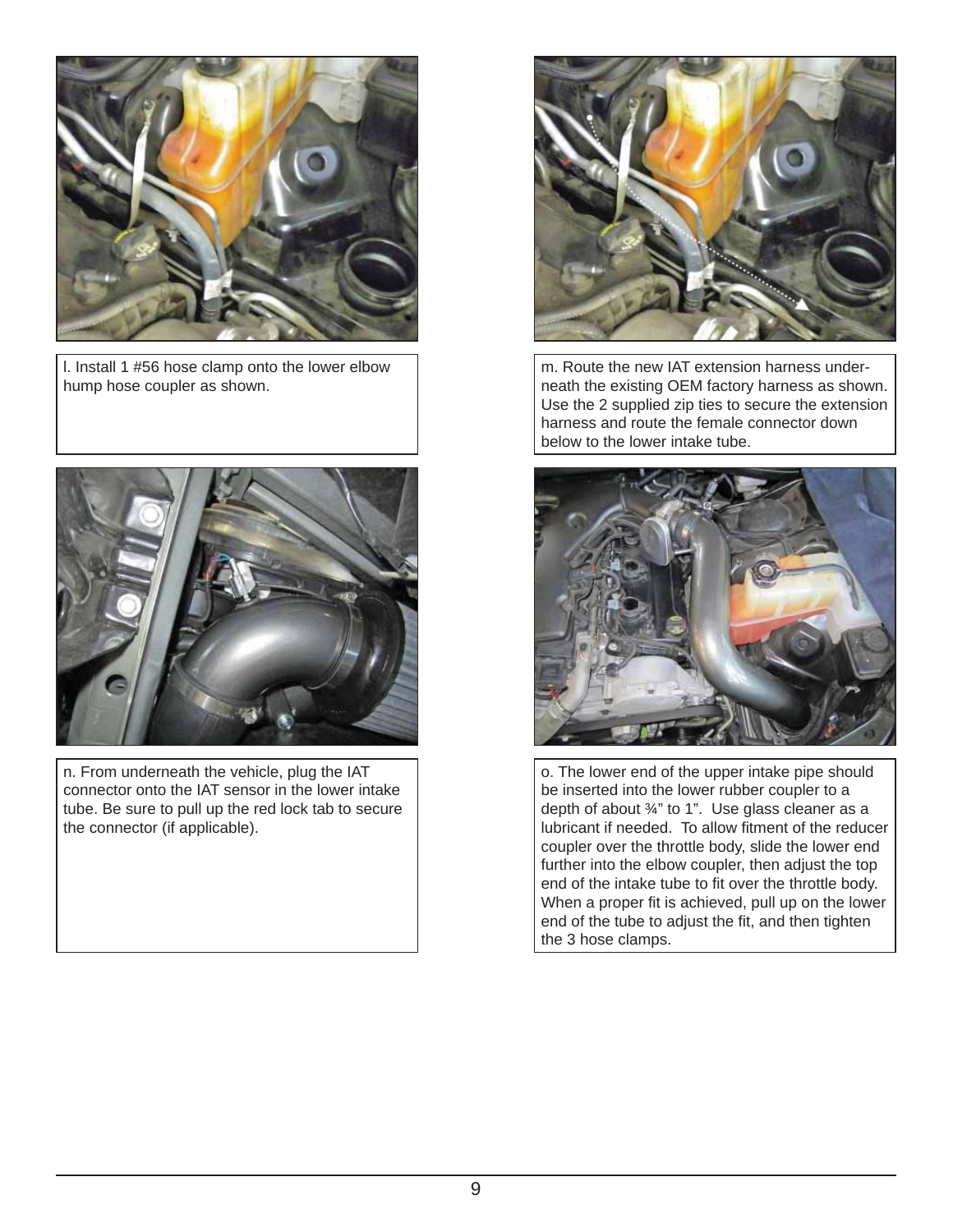

p. Install the supplied ½" ID hose between the crank case vent on the head cover and the nipple on the upper intake pipe using the provided small hose clamps. Trim the hose if needed.



r. Reinstall the belly pan and hardware (3 clips, 7 screws, and 2 bolts) that were removed in step 2g. Also install the 3 clips for each wheel well area that were removed in step 2f.



Stock air box system installed AEM® intake system installed



q. Remove the protective clear film from the AEM® intake system decal as shown.